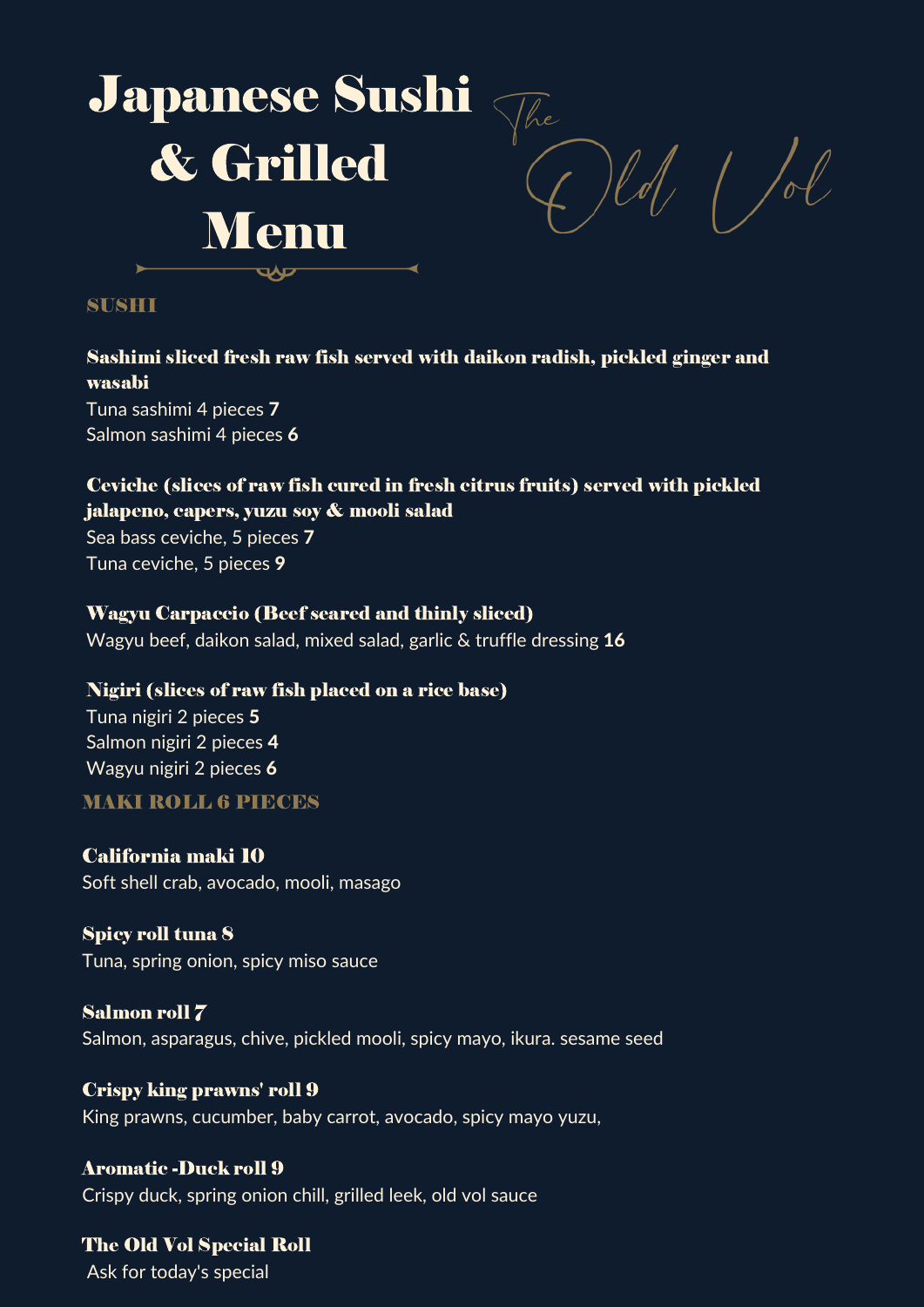#### VEGETABLE ROLL

Enoki mushroom roll 6 Enoki mushroom, cucumber, avocado, bell pepper

Asparagus roll 6 Grill Asparagus, baby carrot, pickled Mooli

GRILLED SELECTION 2 Skewers each

Striploin skewers 9 Teriyaki glaze, white truffle, crispy shallots, chive

Chicken thigh skewers 8 Yuzu miso glaze, Shiso leaves, pickled jalapeño

Miso salmon belly skewers 7 Sesame, pickled ginger, mustard seeds

Argentinian Tiger prawn skewers 9 Kombu butter, micro coriander

Braised pork belly 7 Old vol sauce, pomegranate seeds, spring onion, chilli

## SUSHI PLATTER SELECTION 4-6 people 100 0r 8-10 people 150

Salmon sashimi Wagyu nigiri Tuna nigiri Salmon nigiri California roll Aromatic duck roll Spicy tuna roll The old vol wagyu special roll

## SALAD SELECTION

Tuna 8 or Salmon tataki 7 Yuzu ponzu, mixed green salad

Burrata and heritage tomato salad 7 Basil and chilli oil

Green Salad bowl 6 Plum vinaigrette, miso caramelised walnuts

Japanese wakame salad 6 Yuzu cello miso dressing